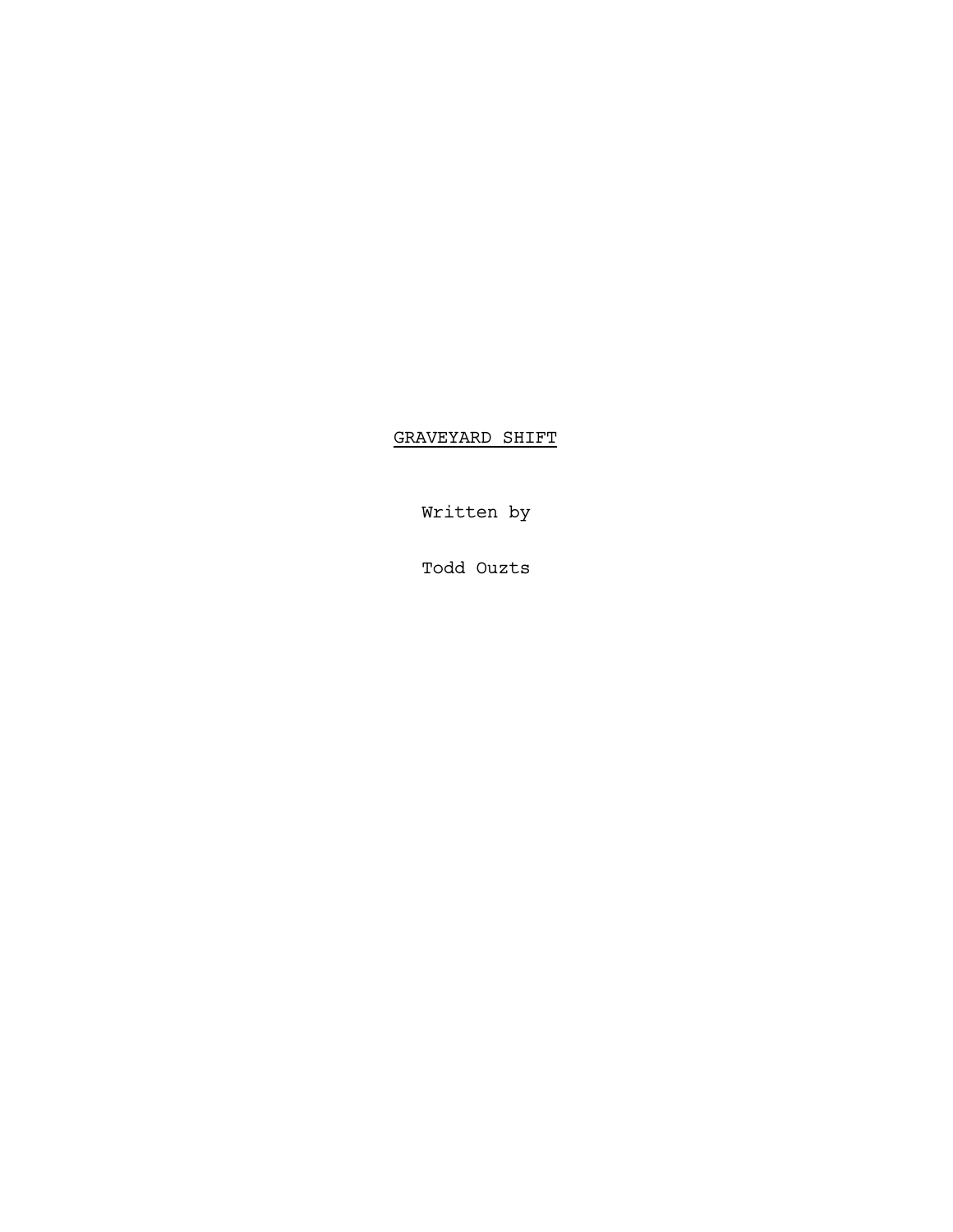Cue "Welcome to the Machine" by Pink Floyd.

TITLES

Graveyard Shift

a Todd L. Ouzts film

starring Matt Mead

Justin Finestone

Paul Elkort

Joel Adler

Steve Krenik

music by Pink Floyd

## 1 EXT. PARKING LOT - NIGHT 1

A gold 1971 Maverick pulls into the McDonald's parking lot, with one working headlight. It backs into a spot, hits an unseen post and and busts a tail light. MATT sets the parking brake and exits the car swigging a beer. While he walks to the back door, a globulous ghost materializes screen left.

> FUTURE MATT (Ominously) You don't want to go in there. Not tonight, buddy.

The wobbly ghost follows MATT for a few steps but fades out when MATT drops his bottle on the pavement. MATT rounds the corner to the back door.

2 INT. MAIN FLOOR - NIGHT 2

MATT enters through the metal door, opens the circuit panel, flips a few circuits on and closes the panel. He then turns to the walk-in refrigerator.

> MATT (Muttering) Beer me!

He enters the fridge, retrieves a Budweiser stashed inside a box of eggs and exits the fridge, closing the door behind him. He walks around the grill, checks the clock, then heads to register #1.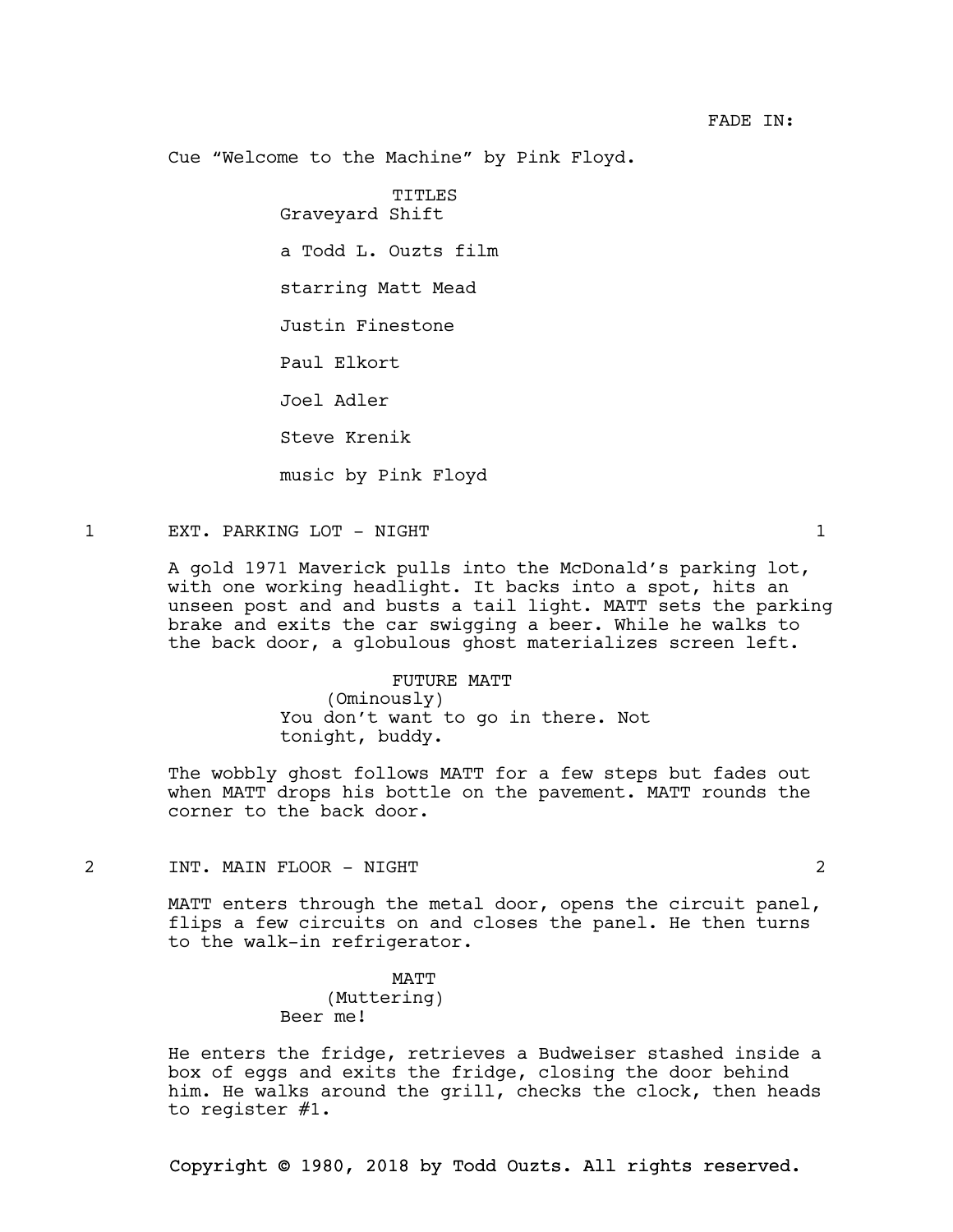He punches in his employee number to clock in. He rounds the corner toward the desk, struggling to open his beer. Finally the cap twists off with the help of his polyester crew shirt. At the desk he takes a swig of beer, pulls a notebook off the top shelf and skims it. Finding nothing of interest, he sets the notebook down and checks the old pay phone for unclaimed change. Then he picks up the latest employment application from the middle shelf and starts to read.

> MATT (CONT'D) (Disgusted) Night Maintenance? That's my job!

He tears up the application and throws it in the waste bin.

MATT (CONT'D) (Muttering) Try Taco Bell!

He takes another drink, pulls a heavy binder from the top shelf and plops it onto the counter. He opens the manual and starts reviewing some maintenance procedures.

> MATT (CONT'D) Okay, let's see what toxic waste I get to clean up tonight. Oh goody, it's the grease traps.

3 INT. MAIN FLOOR - NIGHT 3

The clock shows 12:15.

4 INT. DESK AREA - NIGHT 4

Still standing at the desk, MATT takes another swig, then notices a cardboard box on top of the safe.

MATT

(Excited) Oh ho ho, new game pieces!

He moves the open box to the desk, drags the waste bin over, pulls the chair in and takes a seat. He's going to be here a while.

> MATT (CONT'D) (Confidently) Bonus.

He picks up a bottle cap and starts scratching off tickets.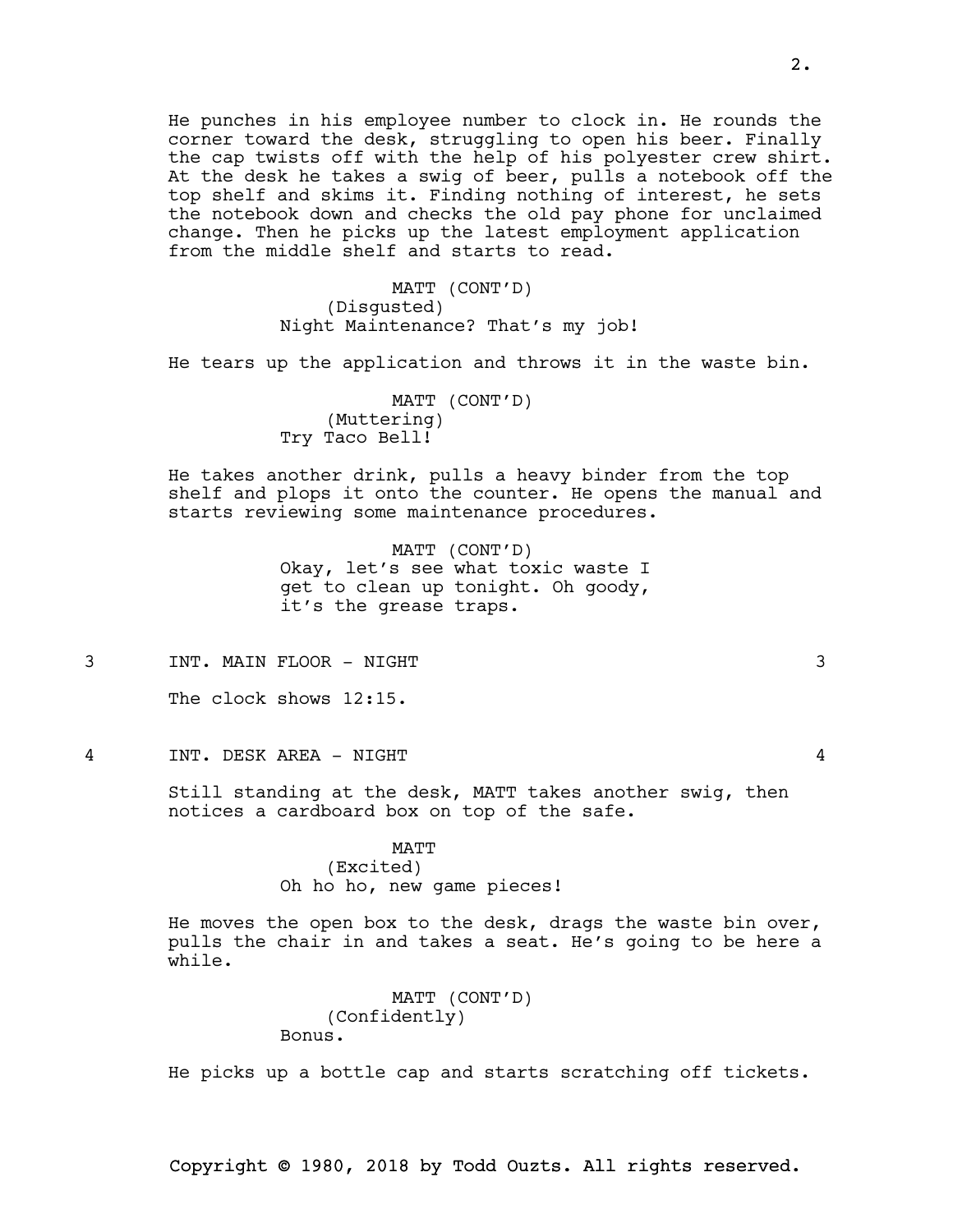5 INT. MAIN FLOOR - NIGHT 5

The clock rolls from 1:13 to 1:14.

6 INT. DESK AREA - NIGHT 6

MATT takes a swig from beer #3 and reaches into the box for another ticket. He scratches it off and...

### MATT

(Cynically) Winner, winner, same ol' dinner.

He adds the torn-off ticket to his little pile of winners and throws the rest of it in the waste bin, which we see is now half full of stubs.

7 INT. MAIN FLOOR - NIGHT 7

The clock rolls from 1:59 to 2:00.

8 INT. BACK AREA – NIGHT 8

MATT finally gets to work and walks to the back, where a full trash can awaits.

> MATT They don't empty themselves, people.

He gathers up a large trash bag, pulls it out of the can and exits the back door, into the dark of night.

9 EXT. THE CORRAL - NIGHT 9

MATT carries the trash bag from the back door to the garbage "corral." As we watch him from BIG MAC's voyeuristic perch above the trash compactor, we see FUTURE MATT take a ghastly form over MATT's bust as he approaches -- as if to protect him. MATT opens the corral gate and as he flings the trash bag into the compactor, FUTURE MATT is hurled off into the night. MATT hits the compactor's power button but suddenly we hear an unearthly sound and the dumpster begins to lurch.

### MATT

# What the--?

The dumpster begins to shake, rattle and roll towards MATT, pinning him in the corner of the cinder block walls.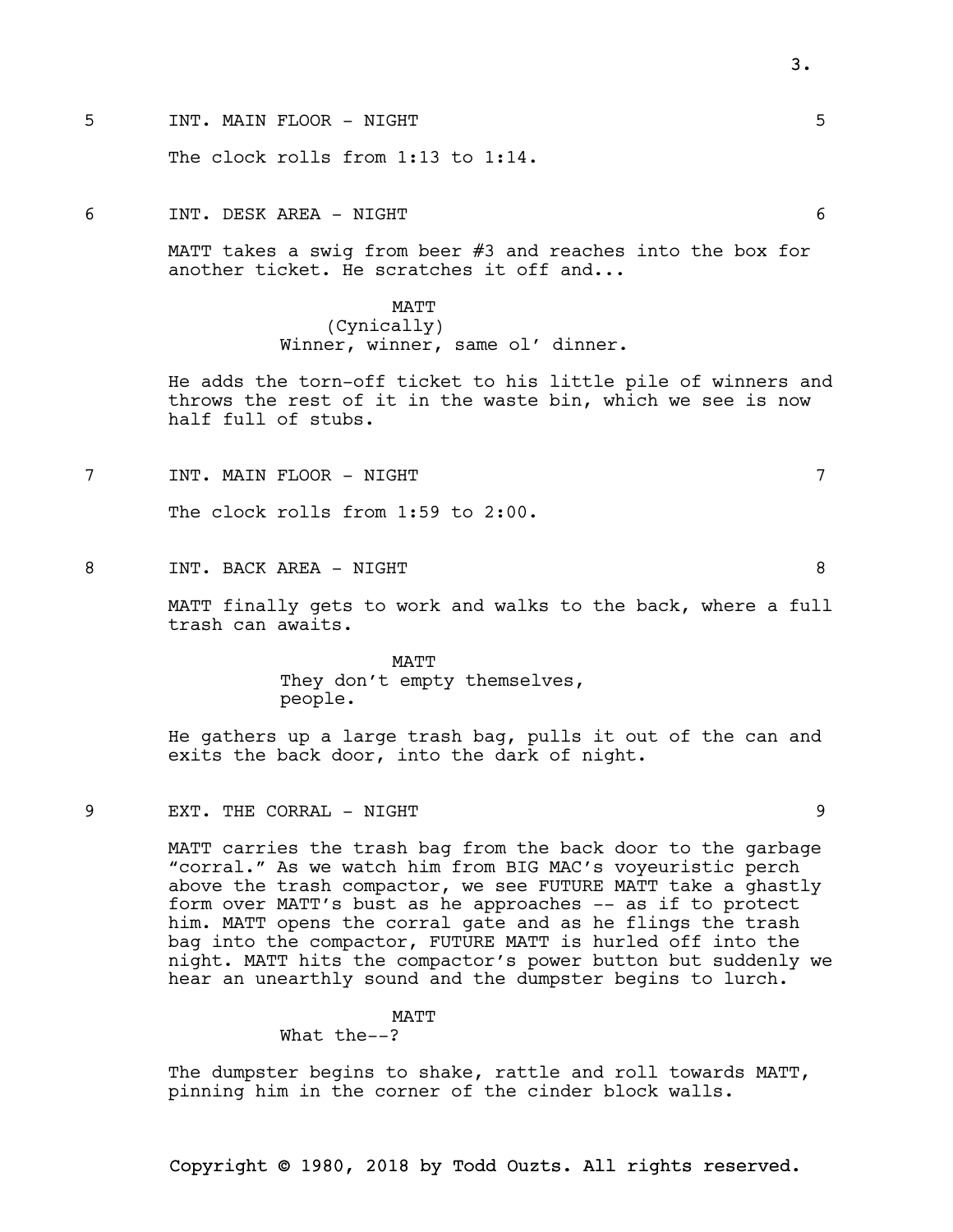## MATT (CONT'D)

# AARGH!

MATT manages to climb atop the dumpster, jumps to the ground and runs back to the building. We linger in the corral to follow a trail of overturned crates leading up to the compactor's gaping mouth. We hear an tortured alien voice and see a goop-covered arm flexing from inside the dumpster, trying to free itself.

10 INT. MAIN FLOOR - NIGHT 10

MATT flies through the back door in a panic and dives for the phone. He punches in 9-1-1 but we hear a recording.

## OPERATOR (Recorded) We're sorry, the number you have dialed is no longer in service at this time.

MATT pounds the keypad in vain and hangs up the phone. He moves to the desk, opens the drawer and pulls out a large knife. He gathers himself as he tests its sharpness with his thumb. He moves to the side door and lifts the metal view port. Through the small reinforced window we see BIG MAC's goop-covered hand slowly wind up and then splat the window with malice. Horrified, MATT drops the knife and runs toward the front counter. He vaults over the counter between registers #1 and #2 and lunges for the glass doors on the east side of the lobby. These doors have escape bars but somehow they won't open. MATT pounds the latches a few times, then runs and slides to the southeast door. Same result. He runs to the southwest door, followed by the west doors. They too won't open. MATT begins to doubt his sanity. He puts his back to the doors and begins to collapse.

> MATT (Desperately) My gawwwd, what is happening?!

## 11 EXT. PARKING LOT - NIGHT 11 and 11

We follow BIG MAC's approach to the building from its POV, hearing its humanoid feet dragging on the asphalt. It rounds the corner near the air conditioning unit, turns to look down the dark stairwell and pauses. When BIG MAC starts moving down the stairs, FUTURE MATT materializes down in the depths. The basement door next to him is slightly ajar.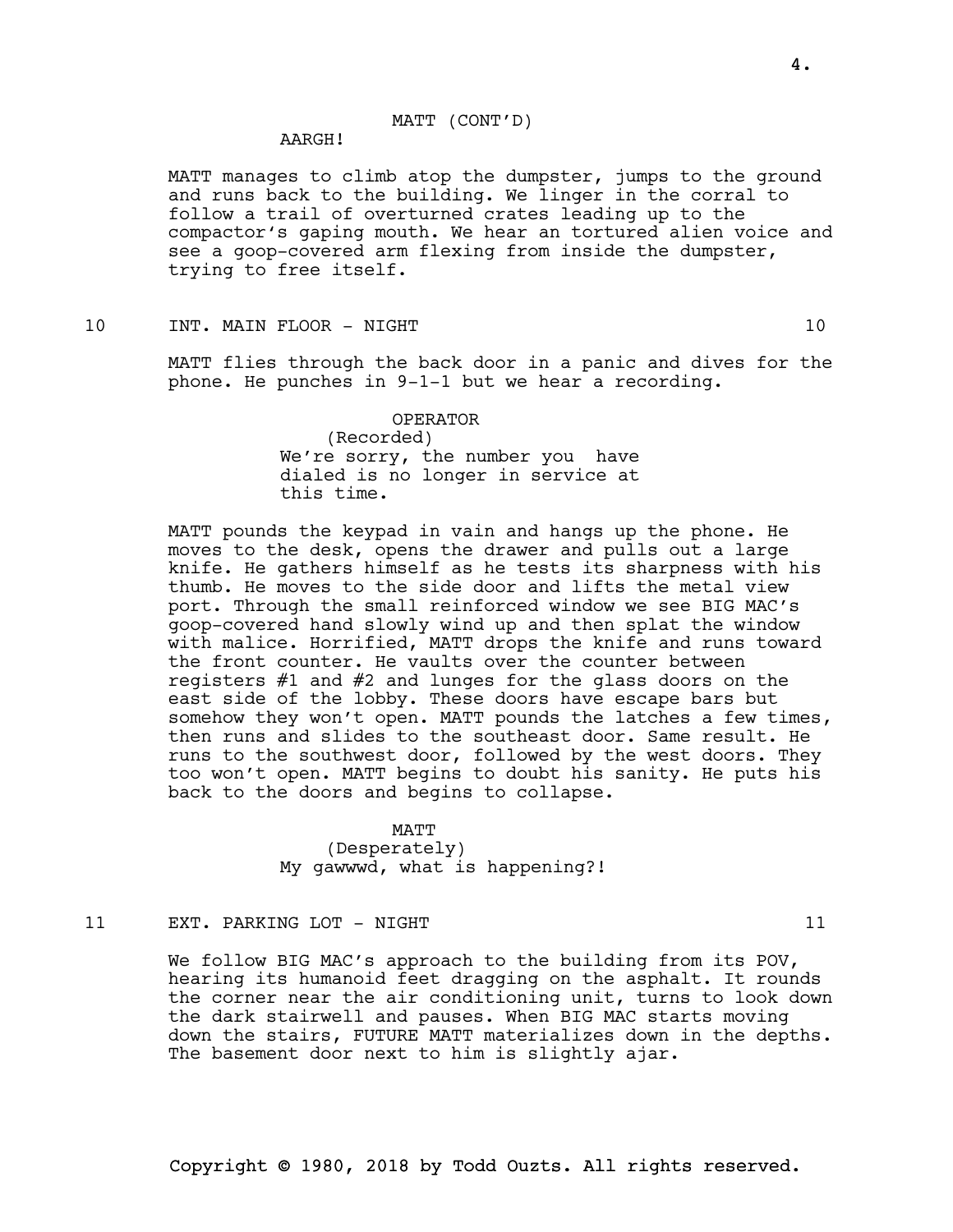But BIG MAC walks past and through him, opening the basement door fully and entering the lighted basement.

12 EXT. PARKING LOT - NIGHT 12

After a moment of peace, we see the building's lights go dark.

13 INT. MAIN FLOOR – NIGHT 13 13

MATT clicks a flashlight on. It briefly illuminates his face but is suddenly joined by FUTURE MATT's face as well. FUTURE MATT appears to make his way to the top of the stairs before disappearing back into the light beam from whence it came.

14 INT. BASEMENT - NIGHT 14

MATT continues down the basement stairs and we hear a cacophony of zombie noises growing louder and closer. Seemingly unfazed, MATT continues through the basement into the utility closet. He throws the main circuit breaker lever and the lights power back on.

Cue "Time" by Pink Floyd.

MATT rests briefly on the power panel but is startled by a sound from under the stairwell, behind him. He turns to scan the pile of junk with the flashlight. Convinced nothing is there, he starts to relax when suddenly a bundle of fluorescent bulbs come crashing down at him, followed by the ghost of FUTURE MATT fleeing the scene again in a panic.

### MATT

(Panicking) ARRRRGGGGGHHHH!

MATT bolts out of the utility closet and turns to see the basement door still ajar. But by the time he reaches it, the door seals itself shut. MATT begins pounding it with his shoulders, but to no avail.

> MATT (CONT'D) Let me outta here!

Exhausted, MATT falls to a seat and buries his head in his arms. He knows this is just a dream. Right?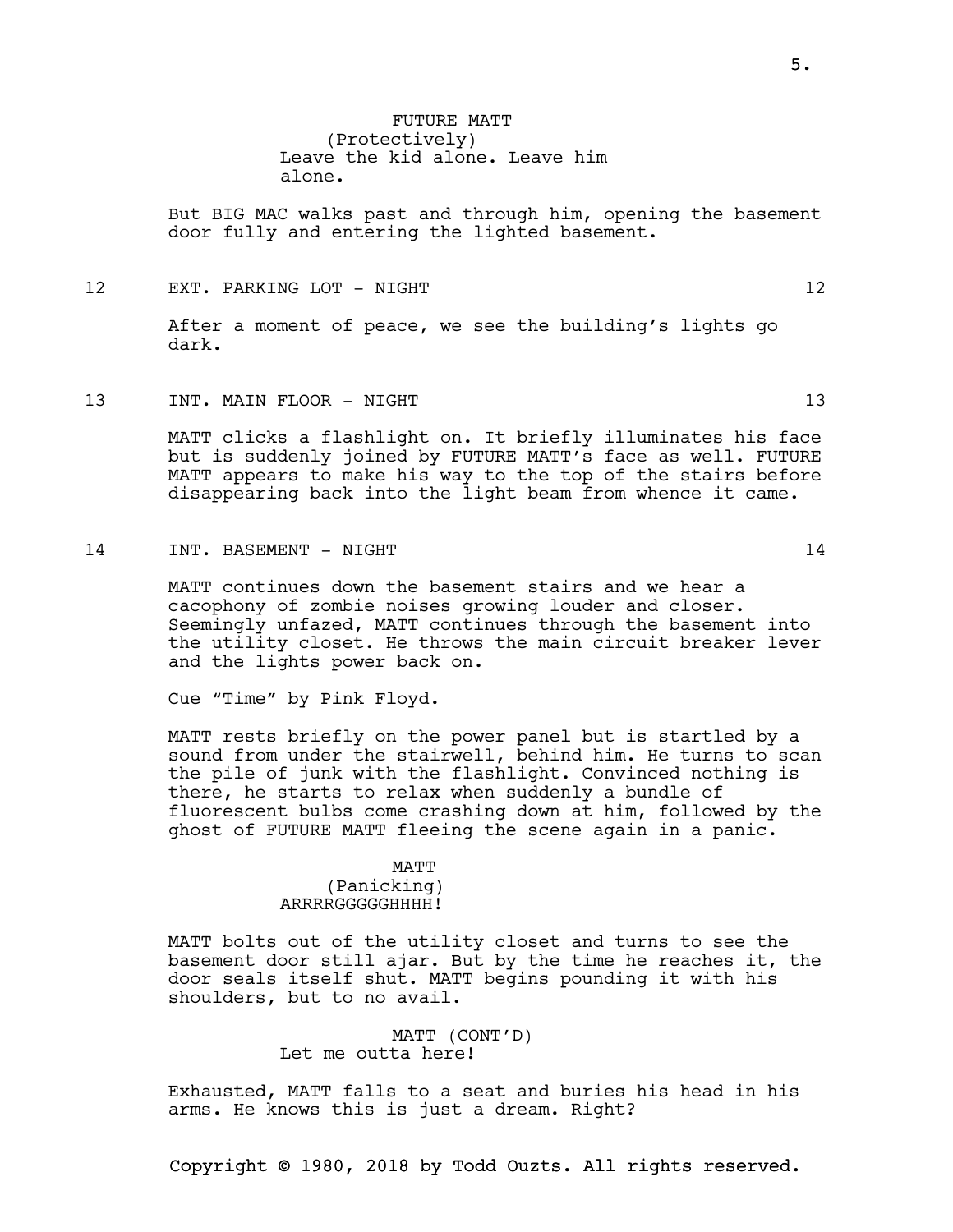Copyright © 1980, 2018 by Todd Ouzts. All rights reserved.

Then he has a flashback. He remembers the knife he dropped on the floor upstairs. He gathers himself, to his feet and makes a mad dash through the basement and up the stairs.

### 15 INT. MAIN FLOOR – NIGHT 15 15

MATT rounds the corner behind the refrigerator and skids to a stop. But the knife is not there. In its place is a handshaped smear of Big Mac sauce on the floor. Now emboldened and determined, MATT heads to the grill and finds a large spatula that is sufficiently sharp. He heads back to the top of the stairs, past the coat closet. As he pauses to muster his courage, we see BIG MAC's arm slowly emerge from the closet door behind MATT's back. MATT hears the creaking and turns just in time to see the knife in BIG MAC's goopy hand. MATT loses his balance and starts to fall.

### 16 INT. BASEMENT - NIGHT 16

From the landing below, we hear MATT bouncing down the stairs and see him come to an abrupt stop against a wooden platform used to catch stock. A trickle of blood flows from his mouth as we hear BIG MAC's footsteps coming down the stairs at him. It sounds like death.

### MATT

### (Terrified) NOOOOOOOOOOOOO!

Still on his butt, MATT's legs flail into a defensive position but there's not enough traction or time. BIG MAC is right on top of him now. The knife raises high above him and comes slashing down at MATT's head.

CUT TO:

## 17 INT. BASEMENT BREAK ROOM - DAY 17

A sopping wet mop head fwaps MATT in the face, jolting him awake. The mop is wielded by PAUL, MATT's obnoxious crew mate.

> PAUL (Dutifully) Wake up, Matt! Your shift's over, man. Joel wants to know why you never clocked out.

MATT (Groggy) Wha--? Hey, Paul. Okay, okay.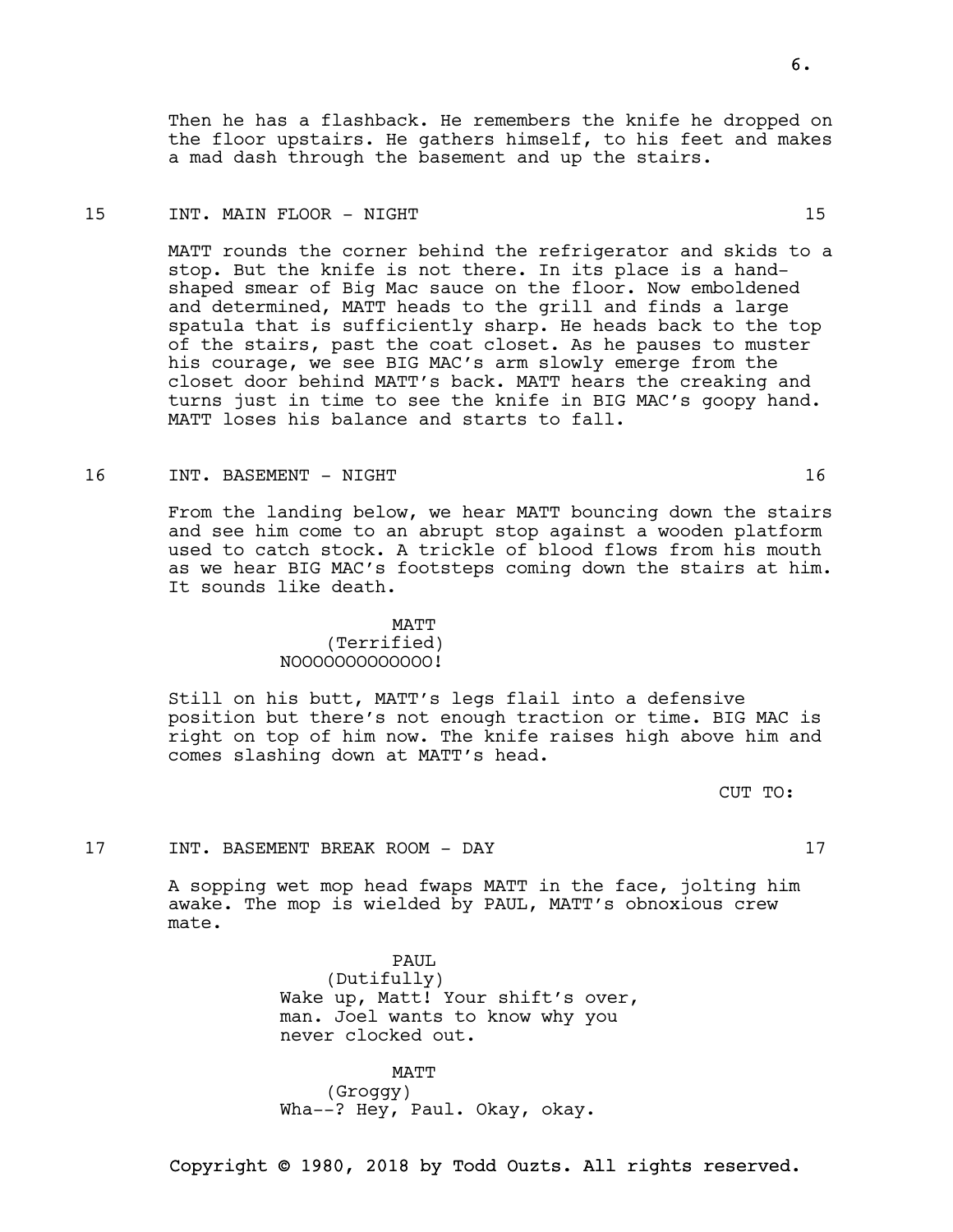MATT heads out of the break room toward the stairs, still wiping the mop slop off his face.

18 BLACK 18

We hear only a cacophony of fast food lobby noise, reminiscent of the basement zombies.

19 INT. DESK AREA - DAY 19

While staring at the maintenance manual on the safe, MATT nearly jumps out of his skin when JOEL, an Assistant Manager, pats him on the shoulder from behind.

> JOEL (Apologetically) Whoa, sorry Matt!

**MATT** (Anxiously) Oh, hey. Yeah. Long night.

JOEL Sure. Take it easy.

MATT See ya, Joel.

MATT lifts the metal view port on the door -- behind which there is no evidence of goop. He waves to JOEL and heads outside.

20 EXT. PARKING LOT - DAY 20

Cue Pink Floyd's "Comfortably Numb."

From the back seat of MATT's car, we see MATT casually approach. Now sober, he seems to have weathered the storm unscathed. He opens the door, cranks down the window and takes the driver's seat. He closes his eyes and starts to nap, then decides to turn on his radio -- which produces only garbled static. We see his face in the rear view mirror as he tries to relax, drifting off.

Now from outside the car, we see BIG MAC's arm emerge in slowmotion from the back seat. And yes, there's a knife in its goop-covered hand. MATT's eyes open just as the knife slashes his throat wide open, splattering the windshield with blood.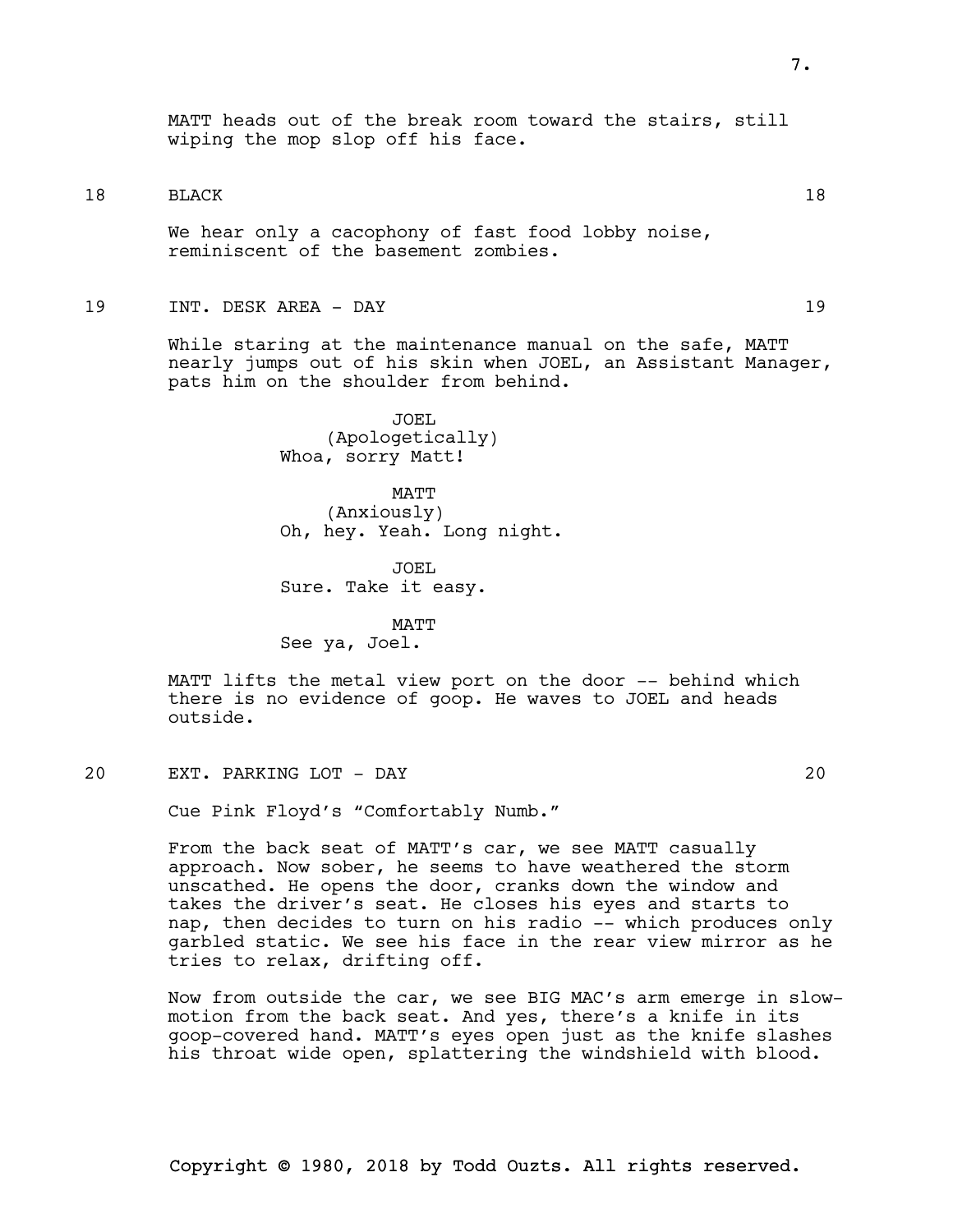MATT's eyes bug out of his head as he grasps his throat with both hands and slowly hunches over.

DISSOLVE TO:

## 21 MONTAGE - DAY 21

MATT's teenaged life flashes before his eyes. But it's all a mix of scenes from his life working and playing with friends at McDonald's. MATT is playing QB at a touch football game at the high school. He's stalking the Filet Lady across the McDonald's parking lot. He's goofing off behind the grill. And all the while, we see FUTURE MATT playing guitar, superimposed over the top of it all.

DISSOLVE TO:

### 22 EXT. PARKING LOT - DAY 22

Meanwhile, back in MATT's car, there are unexpected signs of life. He gathers himself, still in slow-motion but in full reverse now. We see MATT being "unkilled." His throat is "unslashed," BIG MAC's arm retracts out of sight, and MATT exits the car. He returns to work, his world still rolling in reverse, to do it all over again for \$2.85 per hour.

23 EXT. PARKING LOT - DAY 23

FUTURE MATT is still playing guitar on the side as we see the front of the McDonald's building, and the music ends on time.

FADE TO BLACK.

24 ROLL CREDITS 24

CREDITS Graveyard Shift

a film by Todd L. Ouzts

starring Matt Mead (1980) Matt Mead (2018)

Big Mac Justin Finestone Steve Krenik Paul Elkort

(MORE) The Mop Boy